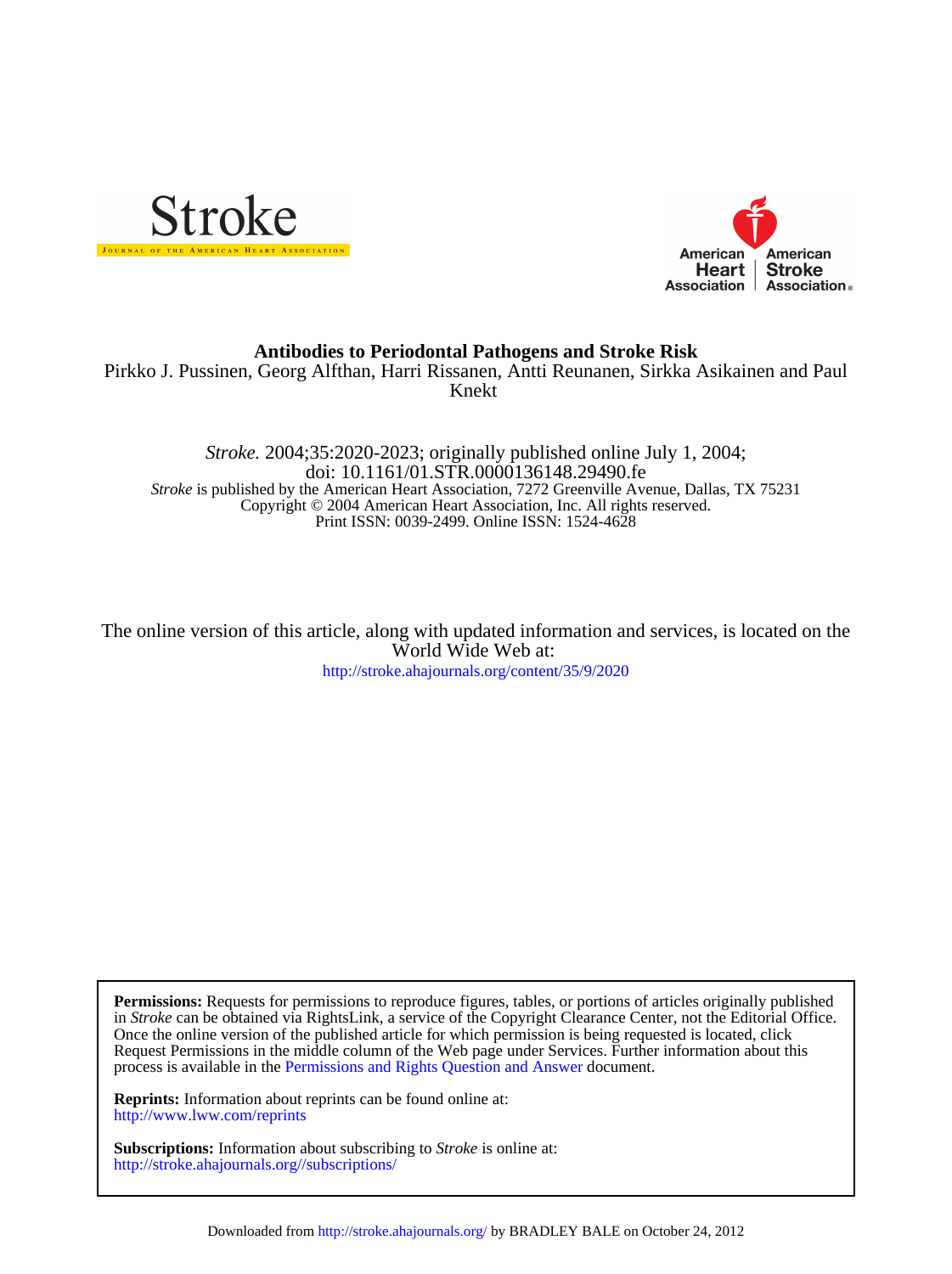# **Antibodies to Periodontal Pathogens and Stroke Risk**

Pirkko J. Pussinen, PhD; Georg Alfthan, PhD; Harri Rissanen, MSc; Antti Reunanen, MD; Sirkka Asikainen, DDS; Paul Knekt, PhD

- *Background and Purpose*—The association between cerebrovascular events and periodontitis has been found in few studies based on clinical periodontal examinations. However, evidence on the association between periodontal pathogens and stroke is lacking. Therefore, the aim of the study was to investigate whether elevated levels of serum antibodies to major periodontal pathogens predict stroke in a case–control study.
- *Methods*—The study population comprised 6950 subjects (aged 45 to 64 years) who participated in the Mobile Clinic Health Survey in 1973 to 1976 in Finland. During a follow-up of 13 years, a total of 173 subjects had a stroke. From these, 64 subjects had already experienced a stroke or had signs of coronary heart disease (CHD) at baseline, whereas 109 subjects were apparently healthy. Two controls per case were matched for age, gender, municipality, and disease status. Serum IgG and IgA class antibody levels to the periodontal pathogens, *Actinobacillus actinomycetemcomitans* and *Porphyromonas gingivalis*, were determined by multiserotype enzyme-linked immunosorbent assay.
- *Results*—The cases identified during the follow-up that were free of stroke or CHD at baseline were more often IgA-seropositive for *A. actinomycetemcomitans* than were their controls, 41.3% versus 29.3%. Compared with the seronegative, the seropositive subjects had a multivariate odds ratio of 1.6 (95% CI, 1.0 to 2.6) for stroke. The patients with a history of stroke or CHD at baseline were more often IgA-seropositive for *P. gingivalis* than were their controls, 79.7% versus 70.2%. When compared with the seronegative, the seropositive subjects had an odds ratio of 2.6 (1.0 to 7.0) for secondary stroke.
- *Conclusions*—The present prospective study provides serological evidence that an infection caused by major periodontal pathogens is associated with future stroke. **(***Stroke***. 2004;35:2020-2023.)**

**Key Words:** cerebrovascular disorders  $\blacksquare$  epidemiology  $\blacksquare$  risk factors  $\blacksquare$  stroke

Periodontitis is a persistent bacterial infection causing<br>chronic inflammati chronic inflammation in periodontal tissues. It is characterized by formation of pathological periodontal pockets concomitantly with destruction of periodontal ligament fibers attaching teeth to the alveolar bone and alveolar bone itself. The bacterial flora associated with periodontitis comprises a complex overgrowth of oral indigenous species. Species with elevated periodontopathogenic potential include mainly Gram-negative bacteria, particularly *Actinobacillus actinomycetemcomitans* and *Porphyromonas gingivalis*. 1

Periodontitis has been linked to coronary heart disease  $(CHD)$  as a potential risk factor.<sup>2-4</sup> Its association with cerebrovascular events and stroke, however, is less studied. In 3 prospective studies,3,5,6 3 case–control studies,7–9 and 1 cross-sectional study10 based on clinical examinations, increased risk for stroke was associated with periodontitis and poor dental status. However, epidemiological evidence on the association between periodontal pathogens and stroke is lacking. Therefore, the aim of the present nested case–control study was to investigate whether elevated serum antibody levels to major periodontal pathogens are associated with stroke during a 13-year follow-up.

## **Materials and Methods**

Serum samples were obtained from 3471 men and 3479 women aged 45 to 64 years during the Mobile Clinic Health Survey in 1973 to 1976 in Finland.11,12 During a follow-up of 13 years, a total of 173 subjects (94 women, 79 men) experienced a fatal or nonfatal stroke (*International Classification of Diseases, Ninth Revision*, [ICD-9] code 430 to 438). From these, 109 subjects (55 women, 54 men) had no history and 64 subjects (39 women, 25 men) had a history of stroke or CHD at baseline. For the present nested case–control study, 2 controls per case were matched for age, municipality, gender, and history of stroke or CHD at baseline. A self-administered questionnaire provided information on sociodemographic background, diseases, medication, and smoking habits. Height and weight for the calculations of body mass index and blood pressure were measured in a physical examination. Data on deaths were obtained from the National Death Certificate Register, and underlying cause of death was taken as that assigned at the Central Statistical Office of Finland. Data on nonfatal strokes were derived from the National Hospital Discharge Data Register. The guidelines for human experimentation

Received December 16, 2003; final revision received May 14, 2004; accepted May 27, 2004.

From the Institute of Dentistry (P.J.P.), University of Helsinki, and Department of Oral and Maxillofacial Diseases, Helsinki University Central Hospital, Finland; the Department of Health and Functional Ability (G.A., H.R., A.R., P.K.), National Public Health Institute, Helsinki, Finland; and the Adhesion Center (S.A.), Oral Microbiology, Department of Medicine and Odontology, Umeå University, Sweden.

Correspondence to Dr Pirkko Pussinen, Institute of Dentistry, University of Helsinki, P.O. Box 63 (Haartmaninkatu 8), FIN-00014 Helsinki, Finland. E-mail pirkko.pussinen@helsinki.fi

<sup>© 2004</sup> American Heart Association, Inc.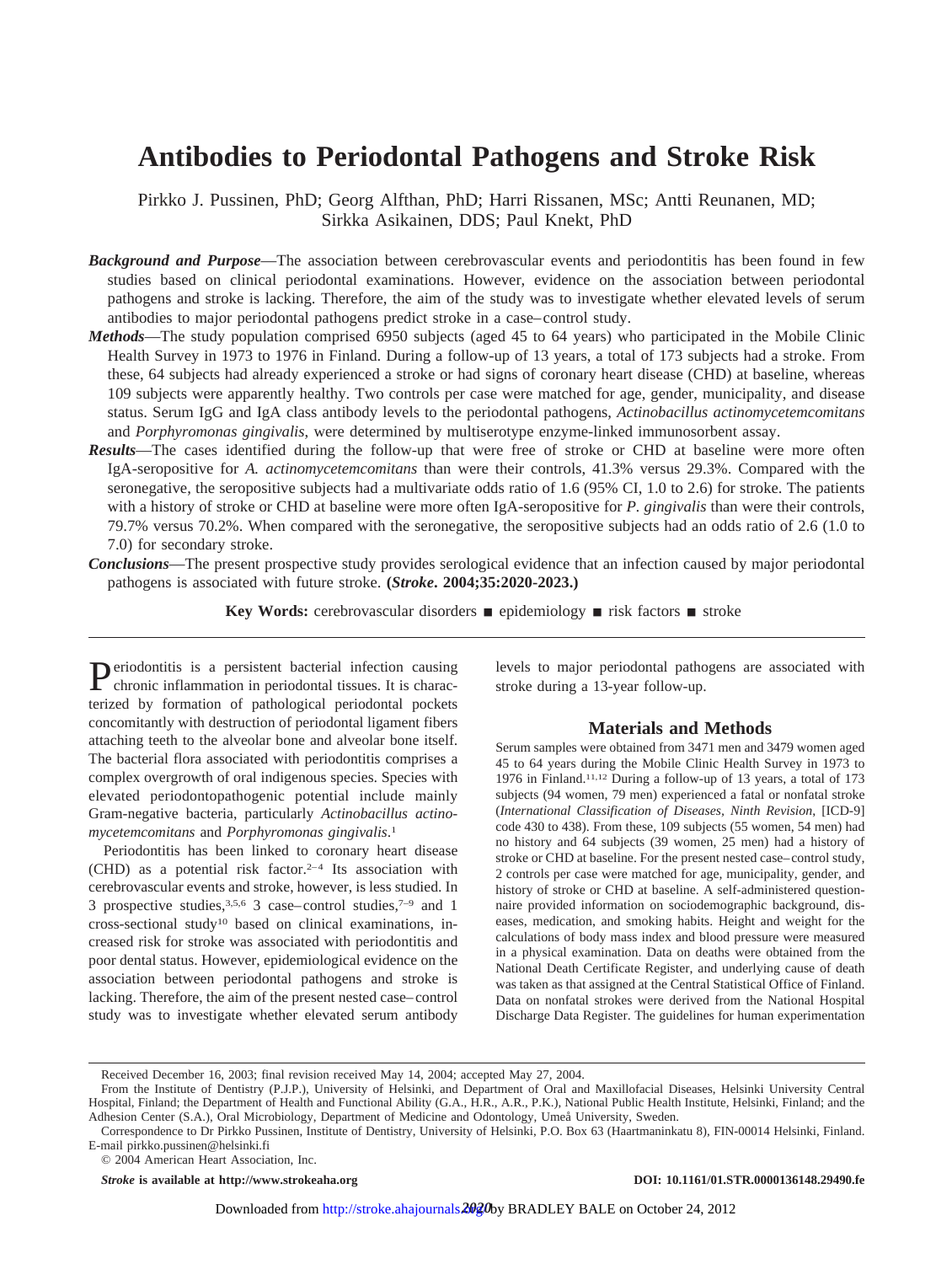|                                    |                    | No History of Stroke or<br>CHD at Baseline | History of Stroke or<br>CHD at Baseline |                       |
|------------------------------------|--------------------|--------------------------------------------|-----------------------------------------|-----------------------|
| Baseline Variable                  | Cases<br>$(n=109)$ | Controls<br>$(n=206)$                      | Cases<br>$(n=64)$                       | Controls<br>$(n=121)$ |
| Age, y                             | 55.7(5.7)          | 55.7(5.6)                                  | 57.7 (4.9)                              | 57.1(4.7)             |
| Gender, % male                     | 49.5               | 49.5                                       | 39.1                                    | 39.1                  |
| Current smoker, %                  | 27.8               | 26.9                                       | 43.8                                    | 21.9                  |
| Diabetic subjects, %               | 8.3                | 3.7                                        | 18.8                                    | 9.4                   |
| Hypertensive subjects, %           | 42.2               | 24.8                                       | 59.4                                    | 33.6                  |
| Body mass index, kg/m <sup>2</sup> | 27.0(4.7)          | 26.6(2.8)                                  | 27.7(4.8)                               | 26.7(3.1)             |
| Alcohol consumption, g/wk          | 62.4               | 56.9                                       | 49.2                                    | 54                    |
| Cholesterol concentration, mmol/L  | 7.35(1.3)          | 7.35(1.0)                                  | 7.25(1.2)                               | 7.25(1.0)             |

|              | <b>TABLE 1. Mean Baseline Levels (SD) of Potential Confounding Factors of Stroke Cases</b> |  |
|--------------|--------------------------------------------------------------------------------------------|--|
| and Controls |                                                                                            |  |

of the National Public Health Institute, Helsinki, Finland were followed in the conduct of this study.

Serum cholesterol concentration was determined by an auto-analyzer modification of the Liebermann–Burchard reaction at baseline. Serum IgG and IgA class antibodies to *A. actinomycetemcomitans* and *P. gingivalis* were determined by multiserotype enzyme-linked immunosorbent assay.13 Two dilutions of each serum (stored at  $-20^{\circ}$ C) in duplicate were used and the results (ELISA units [EU]) consisting of mean absorbances were calculated as continuous variables. We included on each plate a high and a low control serum in duplicates to monitor the interassay variations. The interassay coefficients for variation were 5.2% and 4.6% for *A. actinomycetemcomitans* and 4.0% and 3.7% for *P. gingivalis* IgA and IgG, respectively. The ELISA results of each plate were corrected according to the mean of the high control values after the whole material was analyzed. The subjects were considered seropositive for *A. actinomycetemcomitans* and *P. gingivalis*, when the corresponding IgG value was  $\geq 5.0$  EU or the IgA value  $\geq 2.0$  EU, which represent the mean antibody levels plus  $1.5 \times SD$  of periodontally healthy subjects.<sup>13</sup>

The mean levels of antibodies and the proportions of seropositive subjects were compared and the significance of differences between cases and controls were tested using *t* test or  $\chi^2$  test. The odds ratios and their 95% CIs of stroke between subjects seropositive and seronegative for *A. actinomycetemcomitans* and *P. gingivalis* were estimated using the conditional logistic model.<sup>14</sup> Potential confounding factors were included in the model. The statistical analyses were performed using SAS program version 6.12.

## **Results**

The characteristics of the cases and controls are summarized in Table 1. Among subjects without and with a history of

stroke or CHD at baseline, the cases were more often hypertensive and were more likely to have diabetes than did the controls, and the cases with a history of stroke or CHD were more frequently current smokers than their controls. At baseline, there were no statistically significant differences in the mean antibody levels against *A. actinomycetemcomitans* or *P. gingivalis* between the groups of subjects with or without a history of stroke or CHD (data not shown). Furthermore, the proportion of seropositive subjects for either pathogen did not differ statistically significantly between these groups at baseline (data not shown).

In the study populations with or without a history of stroke or CHD at baseline, there were no statistically significant differences in the mean IgG or IgA class antibody levels to *A. actinomycetemcomitans* or *P. gingivalis* between the cases and the controls (Table 2). The cases identified during the follow-up but free of stroke and CHD at baseline were more often seropositive for *A. actinomycetemcomitans* in IgG and IgA classes than those remaining free of stroke, 35.2% versus 27.2%, and 41.3% versus 29.3%, respectively (Figure). Compared with the seronegative subjects, the univariate odds ratio for stroke among individuals IgA-seropositive for *A. actinomycetemcomitans* was 1.6 (95% CI, 1.0 to 2.6) (Table 3). The corresponding multivariate odds ratio adjusted for age, gender, place of residence, diabetes, smoking, alcohol consumption, body mass index, and serum cholesterol concentration was 1.7 (1.0 to 2.9). The proportion of *P. gingivalis-*

**TABLE 2. Mean Serum Antibody Levels to Periodontal Pathogens**

|                          |                                 | No History of Stroke or CHD at Baseline |      | History of Stroke or CHD at Baseline |                                    |      |
|--------------------------|---------------------------------|-----------------------------------------|------|--------------------------------------|------------------------------------|------|
|                          | Cases<br>$(n=109)$<br>Mean (SD) | Controls<br>$(n=206)$<br>Mean (SD)      | P*   | Cases<br>$(n=64)$<br>Mean (SD)       | Controls<br>$(n=121)$<br>Mean (SD) | P*   |
| A. actinomycetemcomitans |                                 |                                         |      |                                      |                                    |      |
| $lgG$ (EU)               | 4.86(2.79)                      | 4.79(2.65)                              | 0.86 | 4.08(2.51)                           | 4.73(2.29)                         | 0.13 |
| $IgA$ (EU)               | 1.88(1.14)                      | 1.84 (0.96)                             | 0.78 | 1.91 (1.09)                          | 1.89(1.03)                         | 0.92 |
| P. gingivalis            |                                 |                                         |      |                                      |                                    |      |
| $lgG$ (EU)               | 8.05(2.84)                      | 8.21(2.22)                              | 0.62 | 7.58(2.96)                           | 7.73(2.24)                         | 0.71 |
| IgA (EU)                 | 3.43(1.89)                      | 3.22(1.16)                              | 0.32 | 3.34(1.64)                           | 3.22(1.40)                         | 0.57 |

\**t* test.

Downloaded from<http://stroke.ahajournals.org/>by BRADLEY BALE on October 24, 2012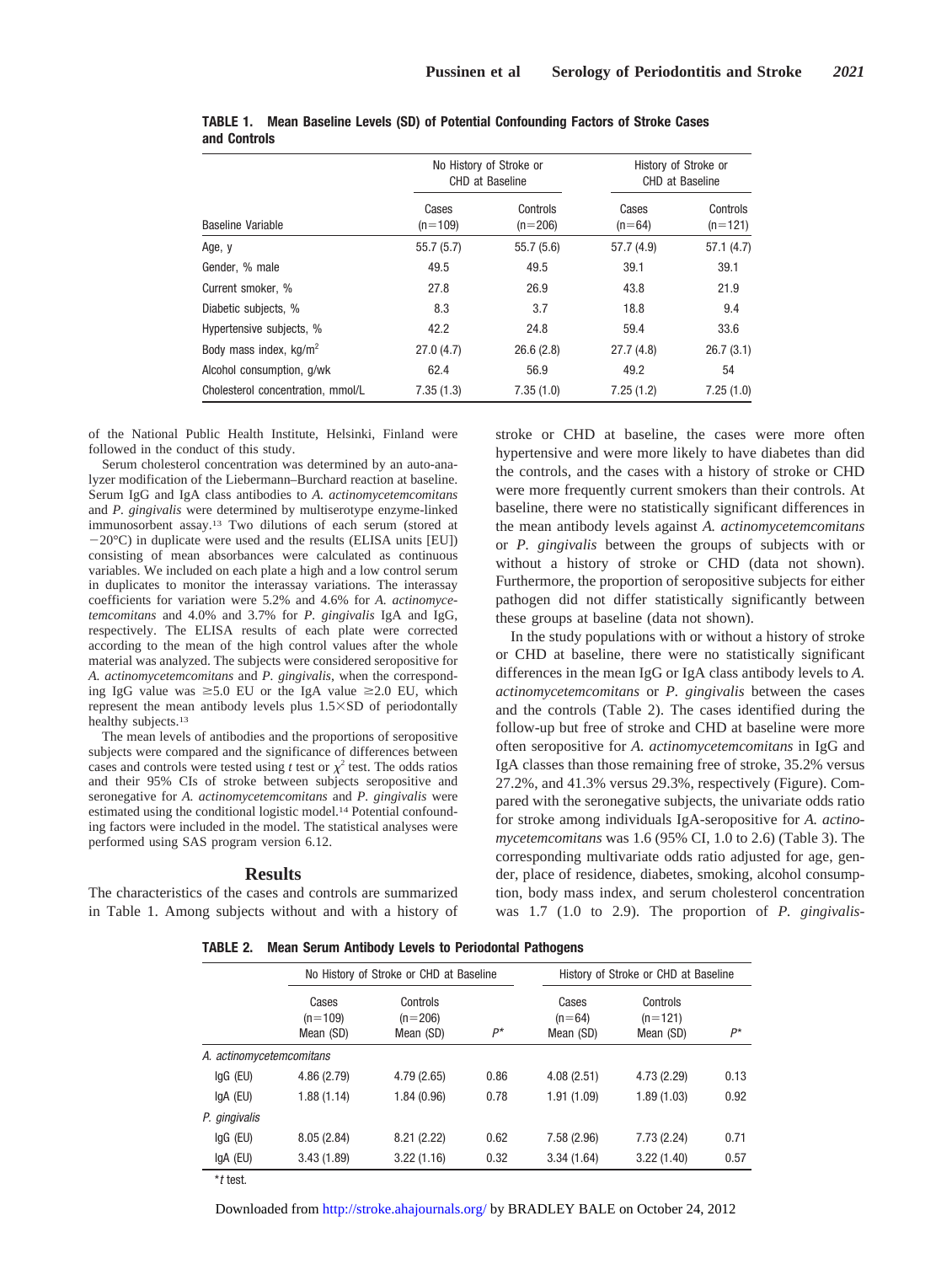

Proportion of cases and controls seropositive for periodontal pathogens. Serum IgG and IgA class antibody levels to periodontal pathogens were determined by multiserotype ELISA. Samples were analyzed from subjects with and without a history of stroke at baseline, and from their matched controls. Subjects were considered seropositive when their serum IgG class antibody level was  $\geq 5.0$  EU and IgA class antibody level  $\geq 2.0$  EU to *A. actinomycetemcomitans* and *P. gingivalis*.

seropositive subjects did not differ significantly between these cases and controls: 81.5% versus 80.6% for IgG, and 74.1% versus 78.6% for IgA class antibodies, respectively (Figure).

The cases with a history of stroke or CHD at baseline were more frequently IgA-seropositve, but not IgG-seropositive for *P. gingivalis* than their controls: 79.7% versus 70.2%, and 68.8% versus 75.2%, respectively (Figure). The subjects IgA-seropositive for *P. gingivalis* had a univariate odds ratio of 1.7 (0.8 to 3.7) and a multivariate odds ratio of 2.6 (1.0 to 7.0) for stroke when compared with the seronegative subjects (Table 3). No statistically significant differences in the proportions of *A. actinomycetemcomitans-*seropositive subjects were found between these cases and controls (Figure).

### **Discussion**

We found that an elevated serum IgA-class antibody level to *A. actinomycetemcomitans* predicted stroke in a prospective case–control study. In addition, an elevated IgA-antibody level to *P. gingivalis* predicted a recurrent stroke in subjects with a history of stroke or CHD at baseline. Elevated IgA class antibody levels to periodontal pathogens in saliva are believed to indicate persistent periodontitis with active tissue destruction.15 The significance of elevated serum IgA levels against periodontal pathogens, however, is not fully understood. Nevertheless, when determined from dentate patients with periodontitis, serum and salivary IgA antibody levels to periodontal pathogens have a strong positive correlation with each other.15 Therefore, our results suggest that aggressive forms of periodontitis addressed to *A. actinomycetemcomitans*, usually occurring particularly at young age (younger than 35 years), and to *P. gingivalis,* developing often at adult age, are associated with incidence of stroke.

Based on serum IgG antibody levels, 27.2% and 80.6% of the controls free of stroke at baseline were seropositive for *A. actinomycetemcomitans* and *P. gingivalis*, respectively. The proportion of *A. actinomycetemcomitans*-seropositive subjects was in the same range as in our previous study (32%) comprising middle-aged men in 1997.4 In the present study, the proportion of *P. gingivalis-*seropositive subjects was much higher than in the earlier one  $(53\%)$ ,<sup>4</sup> although here we also included women, who are known to suffer from periodontitis less frequently than men.15 This suggests that the dental care services and/or dental hygiene have improved in Finland since the1970s.

In our previous study, 17% of the subjects free of CHD were edentulous, which proved to be the most important confounding factor for the serum IgG class antibody levels to

**TABLE 3. Odds Ratios for Stroke in Subjects Seropositive Compared With Subjects Seronegative for Periodontal Pathogens**

|               | No History of Stroke or CHD at Baseline |                              | History of Stroke or CHD at Baseline |                              |  |
|---------------|-----------------------------------------|------------------------------|--------------------------------------|------------------------------|--|
|               | Univariate*<br>OR (95% CI)              | Multivariate+<br>OR (95% CI) | Univariate*<br>OR (95% CI)           | Multivariate+<br>OR (95% CI) |  |
|               | A. actinomycetemcomitans                |                              |                                      |                              |  |
| lgG‡          | $1.38(0.86 - 2.23)$                     | $1.18(0.70 - 1.98)$          | $0.47(0.24 - 0.92)$                  | $0.47(0.21 - 1.07)$          |  |
| lgA§          | $1.61(0.99 - 2.60)$                     | $1.68(0.98 - 2.88)$          | $1.03(0.56 - 1.91)$                  | $1.10(0.51 - 2.36)$          |  |
| P. gingivalis |                                         |                              |                                      |                              |  |
| lgG‡          | $0.74(0.35 - 1.56)$                     | $0.73(0.34 - 1.57)$          | $0.46$ (0.17-1.21)                   | $0.43(0.13 - 1.46)$          |  |
| lgA§          | $0.77(0.43 - 1.37)$                     | $0.65(0.34 - 1.21)$          | $1.72(0.80 - 3.66)$                  | $2.62$ (0.98-7.01)           |  |

\*No adjustment; reference group=seronegative subjects.

†Adjusted for age, gender, place of residence, blood pressure, diabetes, smoking, alcohol consumption, BMI, and serum cholesterol.

 $\text{\tt\ddagger}$ Serum antibody level  $\geq 5.0$  EU vs < 5.0 EU.

§Serum antibody level  $\geq$  2.0 EU vs < 2.0 EU.